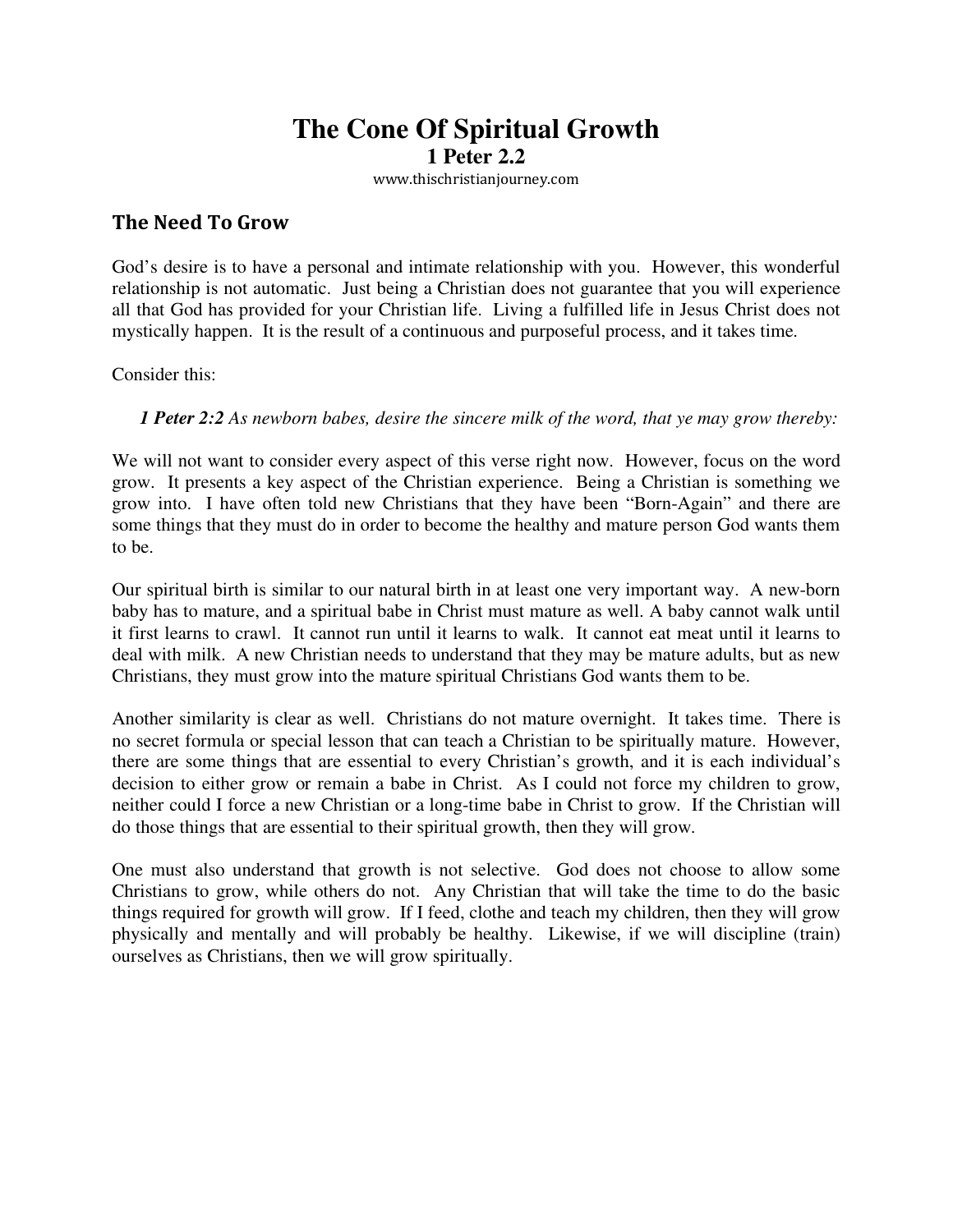#### **Four Types of People In the New Testament**

*1 Corinthians 3:1-3 And I, brethren, could not speak unto you as unto spiritual, but as unto carnal, even as unto babes in Christ. <sup>2</sup>I have fed you with milk, and not with meat: for hitherto ye were not able to bear it, neither yet now are ye able. <sup>3</sup>For ye are yet carnal: for whereas there is among you envying, and strife, and divisions, are ye not carnal, and walk as men?* 

In the New Testament we find four types of people referenced. There is the Spiritual Christian, the Carnal Christian, the Prodigal Christian and the Natural Man. Everyone in our world falls into one of these three categories. The cone illustration helps us to understand the relationships between these three types of people and where they stand in respect to Almighty-God. The difficulty arises when one tries to determine where one is best classified. We have the tendency to think better of ourselves that we ought.

The illustration as a whole represents everyone that exists in God's creation. Whether you are lost or bornagain you lie somewhere within this illustration.

### *The Natural Man*

The Crosshatch Circle in the middle of the cone, that has Natural written in it, is representative of everyone who is in our world without Christ. This is the plane of natural existence. Some men walk at the far outreaches of this circle, as far from God as one can get. These are the most vulgar and godless people. These are those who do things that seem unconscionable to us as human beings. If one were compelled to believe in evolution, these individuals would make for good arguments that human beings are nothing more than brute beasts or



animals. However, other lost men and women live their lives walking in this circle, but they walk very close to the base of the yellow cone. These people are good moral people, many of them attend Church and know their Bibles, but they have never accepted the Lord Jesus Christ as their personal Lord and Savior and therefore have never stepped unto the cone of the redeemed.

### *The Carnal Christian*

The Yellow Cone contains three types of people. Notice that at the top of the cone is a cross, this cross represents the presence of Christ. The higher one climbs up this cone the closer one gets to our Lord Jesus Christ.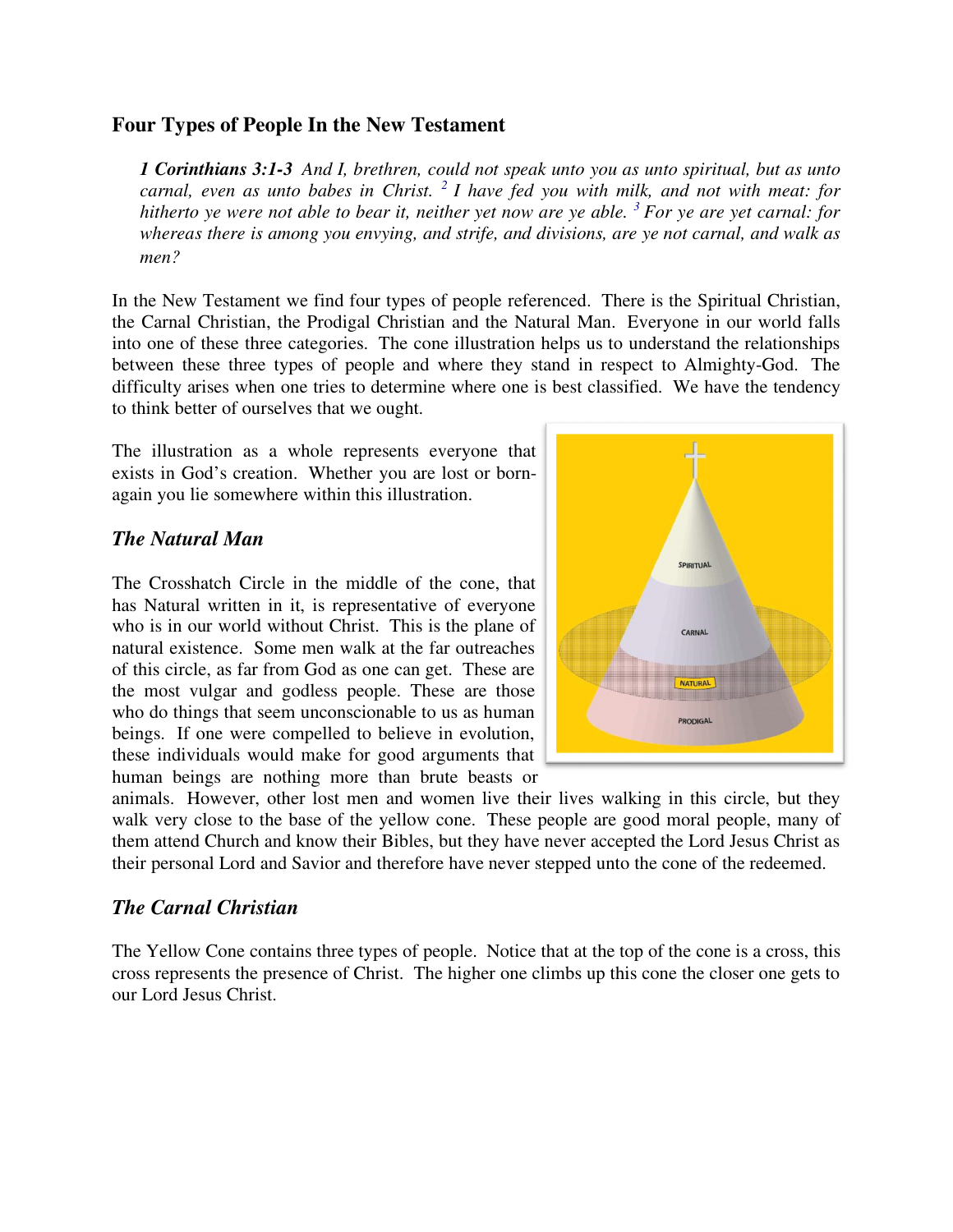When an individual first accepts Jesus Christ as their personal Lord and Savior they step over the line at the base of this cone, onto the Cone of the family of God. At this moment the individual is born-again into the family of God. A new relationship has been established for this person. Where they once were God's creation and servant as a Natural Man, they are now adopted into God's family (Gal 4; John 1.12) and now have a new relationship with God through Jesus Christ. Please note that there is no other way step upon this cone, and enter God's family, than through our Lord Jesus Christ.

Notice the dot at the bottom of the cone. This represents the new Christian. As this individual has just accepted Christ he starts at the bottom of the cone, far from Christ, but closer than he was before he found Christ. Now this New Christians spiritual journey begins. For many Christians, the child of God will merely walk around the bottom of the cone. There is never an attempt to climb up the cone and come nearer to their Lord. A couple of reasons for this static condition come to mind:

1. **A Lack of Discipleship** – The new Christian has never been taught that he or she needs to strive to grow spiritually so that they might have the joy and comfort of walking near to their Lord. They simply do not know that there is any such thing as Spiritual



Growth, or perhaps they mistakenly believe that spiritual growth just happens, kind of like physical growth; but we all know that a person can grow physically without growing intellectually. Hence, time passes and the grossly carnal Christian looks like he or she did went they first accepted Christ. The truth here is that the Church of Jesus Christ has a responsibility to disciples those who come into the Kingdom of God and those who are bornagain must endeavor to grow spiritually.

- 2. **A Lack of Discipline**  A second reason that a new Christian fails to grow up in Christ is that they personally fail to do those things that they need to do in order to draw closer to their Lord Jesus Christ. What do they need to do?
	- **They need to read, study and meditate on the Bible every day.** The Word of God is the Christians spiritual food. Fail to feed yourself spiritually and you will wither up and die spiritually.

*2 Timothy 2:15 Study to shew thyself approved unto God, a workman that needeth not to be ashamed, rightly dividing the word of truth.* 

*1 Peter 2:2 As newborn babes, desire the sincere milk of the word, that ye may grow thereby:* 

• **They need to pray daily** – Prayer involves talking to God and listening for God. It is communication with God, and it is essential to a Christian's spiritual well being.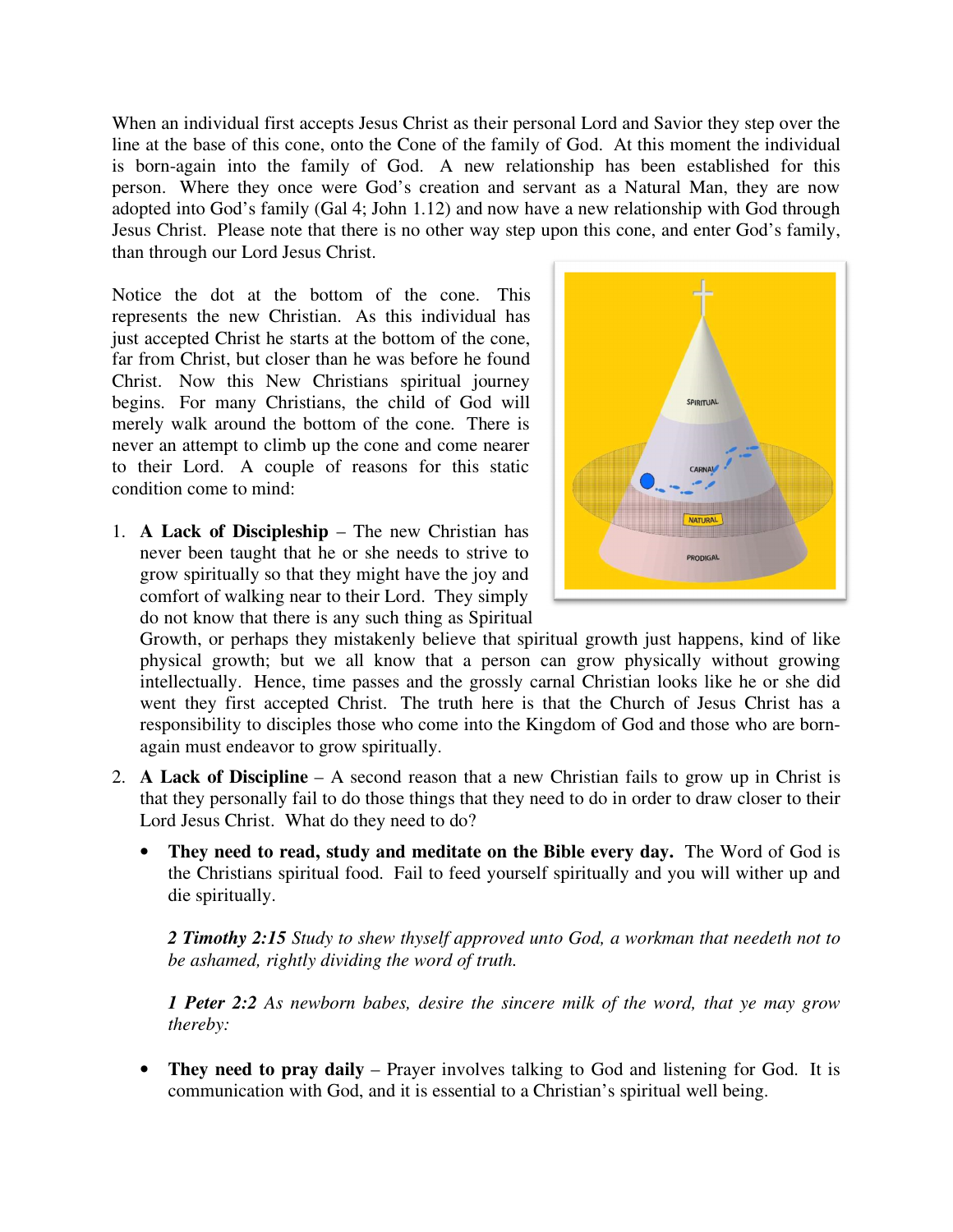*Ephesians 6:18 Praying always with all prayer and supplication in the Spirit, and watching thereunto with all perseverance and supplication for all saints;* 

**They need to be involved in a local Church** – One cannot believe that they can spiritually grow in Christ if they are not actively a part of the Body of Christ. The Bible reveals in 1 Corinthians 12 that God has place you into His Church body, so you must avoid the idea that somehow you can exist without the body God has made you a part of. Could your arm continue to exist if it were not attached to your body? Of course not!

*Ephesians 4:11-16 And he gave some, apostles; and some, prophets; and some, evangelists; and some, pastors and teachers; <sup>12</sup>For the perfecting of the saints, for the work of the ministry, for the edifying of the body of Christ: <sup>13</sup>Till we all come in the unity of the faith, and of the knowledge of the Son of God, unto a perfect man, unto the measure of the stature of the fulness of Christ: <sup>14</sup>That we henceforth be no more children, tossed to and fro, and carried about with every wind of doctrine, by the sleight of men, and cunning craftiness, whereby they lie in wait to deceive; <sup>15</sup>But speaking the truth in love, may grow up into him in all things, which is the head, even Christ: <sup>16</sup>From whom the whole body fitly joined together and compacted by that which every joint supplieth, according to the effectual working in the measure of every part, maketh increase of the body unto the edifying of itself in love.* 

*Hebrews 12:25 See that ye refuse not him that speaketh. For if they escaped not who refused him that spake on earth, much more shall not we escape, if we turn away from him that speaketh from heaven:* 

These are only three of the basic staples that every Christian needs in order to grow spiritually and climb up the Cone toward an intimate relationship with their Lord. There are many more that you will learn as you are discipled by your Church.

### *The Spiritual Christian*

As one learns to grow in their relationship with Christ, and exercise themselves for the purpose of spiritual growth, there will come a point where they will cross the line that moves them from being a carnal Christian to that of being a spiritual Christian. When does this happen? The best possible explanation here would be when one is more like Jesus than they are like the world. One thing seems certain here, if you think you are spiritual Christian, then you probably are not.



The interesting reality of this position is that a spiritual Christian would probably never call themselves fully matured, because the one fact that seems to grow upon one who has earnestly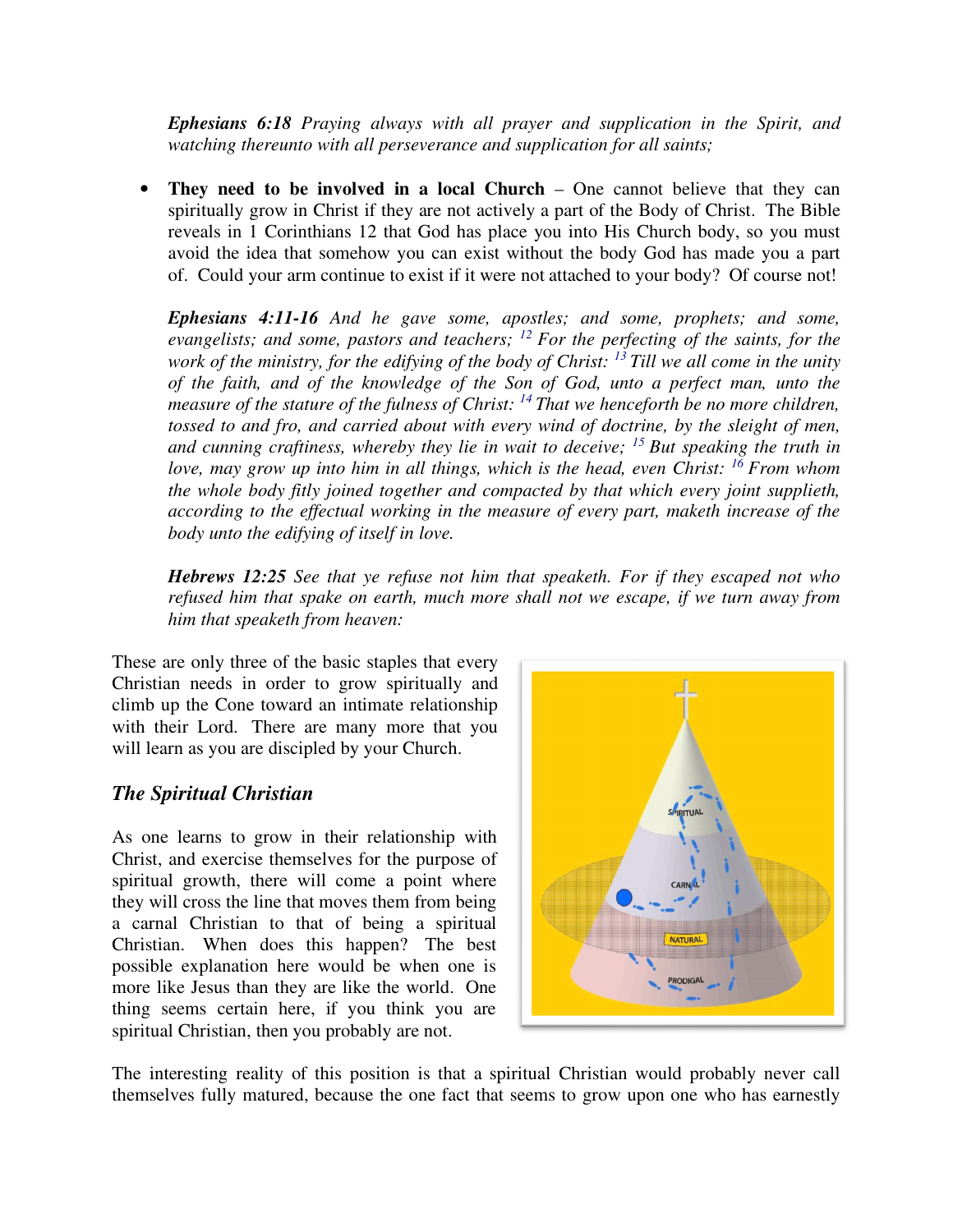endeavored to be conformed to their Lord's image is that they never feel worthy of Christ. They see more and more of their human struggle when they compare themselves to their glorious Lord and never really feel like they have achieved the stature they seek. However, this does not discourage them, because the contentment, peace, compassion, and thrill of dwelling near to Almighty-God is more than one could hope to describe and help but desire. The carnal Christian can only think about what he might have to give up to draw near to Christ, while the spiritual Christian cannot fathom what he would lose if he were to walk back down the Cone into carnality.

# *The Prodigal Christian*

Notice that there is a portion of cone that is below the crosshatch plain of the Natural Man. This is the position of a prodigal Christian. While some may argue that there can be nothing like a prodigal Christian, it is hard to explain it away when one diligently considers Scripture. The prodigal Christian is one who is living in willful disobedience to God, and because of this rebellion they stand far from God in their existence. They are born-again in that they have willingly accepted Christ as their personal Lord and Savior; but because of their presumptuous sin they are spiritually separated from God.

Examples of this condition might include:

- <sup>o</sup> Jonah, who willingly rebelled against God and then through a course of divinely orchestrated events ended up performing God's will, even while never fully submitting to God's plan. Read the book of Jonah for the Scriptural account.
- <sup>o</sup> The Christian of 1 Corinthians 5. This chapter records that there was a man living in blatant immorality in the Church. Paul rebuked the Corinthian Church and ordered that they put this man out of the Church. Notice what Paul wrote in 1 Corinthians 5.5:

*1 Corinthians 5:5 To deliver such an one unto Satan for the destruction of the flesh, that the spirit may be saved in the day of the Lord Jesus.* 

Clearly, Paul felt this man was saved, but was in need of correction, and severe correction if necessary.

• The Prodigal Son of Luke 15.11-32. Many claim that this son was a lost man, but in the account he is always referred to as a son. One cannot become a child of God without accepting Jesus as their Lord and Savior. What about the phrase "... my son was dead... ." in verse 24? Any Christian living in open rebellion against God will be so miserable they will seem like they are dead. They may even wish for death.

You need to hear this very clearly. Our Heavenly Father loved us enough to take us just the way we were, sin and all; but He loved us to much to leave us as we were. He wants us to be good children, and He works to that end. If you rebel and become a prodigal, you must know that your Heavenly-Father is going to correct you!